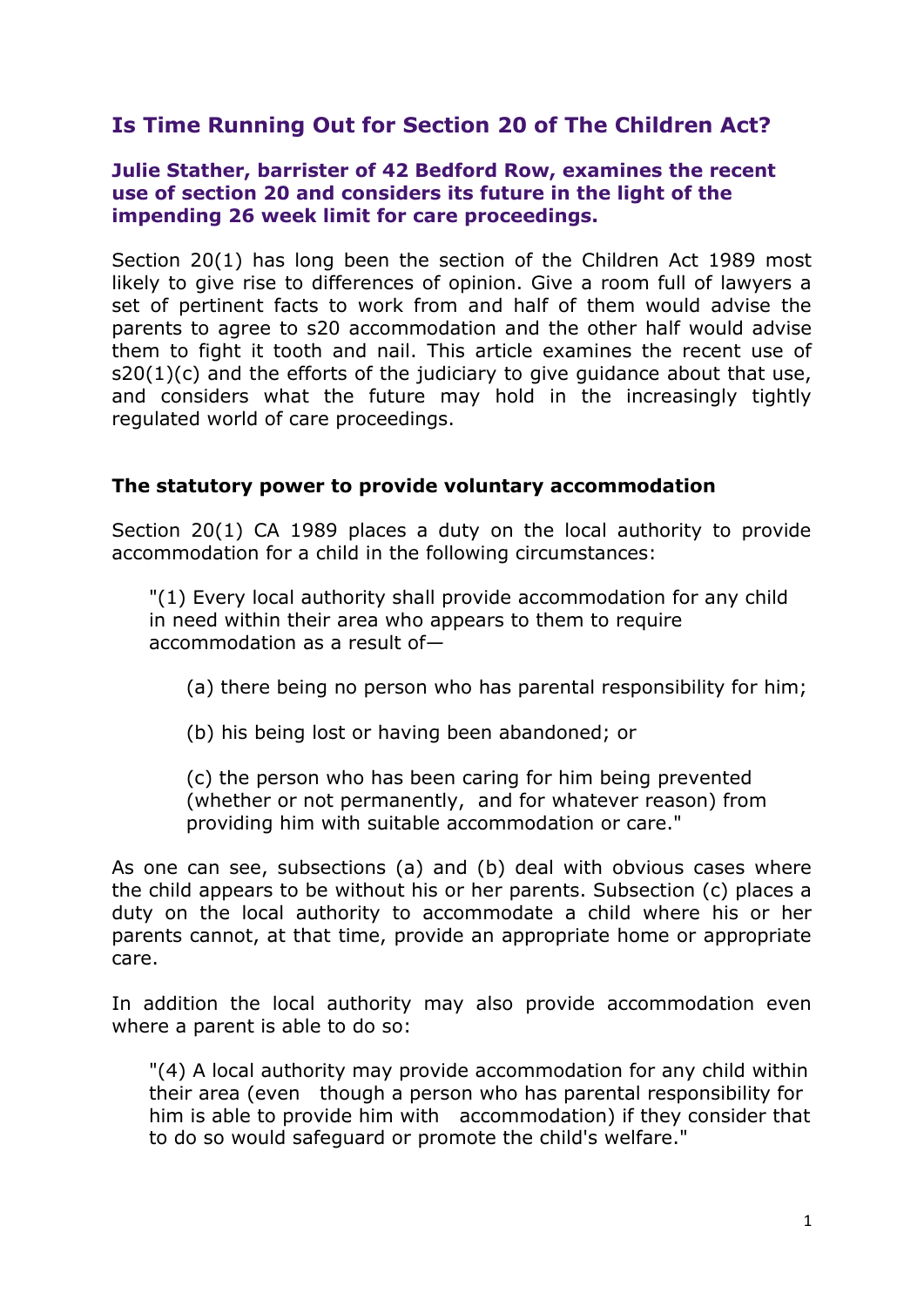The powers provided by s20(1) and (4) are however restricted. The local authority cannot provide accommodation if anyone who has parental responsibility and is able to provide a home (whether himself or through another) objects to that course of action (s20(7)). Further, anyone with parental responsibility can remove the child from accommodation provided by the local authority at any time and without notice (s20(8)). (In practice a notice period is often built into the preamble of the order, but this is not strictly enforceable.) The ability to object or remove in ss20(7) and (8) does not apply, however, where ongoing consent to accommodation has been provided by a person who has a residence order in respect of or is a special guardian of the child, or who cares for the child by virtue of an order made in the exercise of the inherent jurisdiction of the High Court (s20(9)). In these circumstances the consent of that person overrides the objections of the person who merely has parental responsibility.

Taking all of the statutory provisions together, it can be seen that there are circumstances where parents (or others with parental responsibility) can agree to their children being accommodated by the local authority both in situations where they can and cannot provide accommodation for that child. It is in situations where parents are willing and able to provide a home for their children, but agree to those children being accommodated by the local authority under s20(4), that the most divergence of legal opinion arises.

### **How far can a local authority go under s20?**

Consent under s20 is often given on the basis of a misconception that the local authority cannot proceed with care planning to any significant degree under that agreement. This was addressed specifically in *The London Borough of Merton v CB (a child)* [2013] EWCA Civ 476. The child was taken into police accommodation in March 2008 when she was almost two years old and had been found home alone. Her mother consented to s20 accommodation a couple of days later and whilst she expressed the intention to withdraw that consent on several occasions, she never actually did so because she was never able to provide suitable accommodation. Proceedings were issued in June 2011, but the child remained voluntarily accommodated owing to the application of the 'no order' principle. In July 2012 a placement order was made in the family proceedings court. McFarlane LJ granted permission to appeal that order, one of the grounds of appeal being whether it had been permissible for the local authority to issue an application for a placement order where the child was voluntarily accommodated.

On appeal the leading judgment was given by Ryder LJ. Reliance was placed on s22 of the Adoption and Children Act 2002 Act: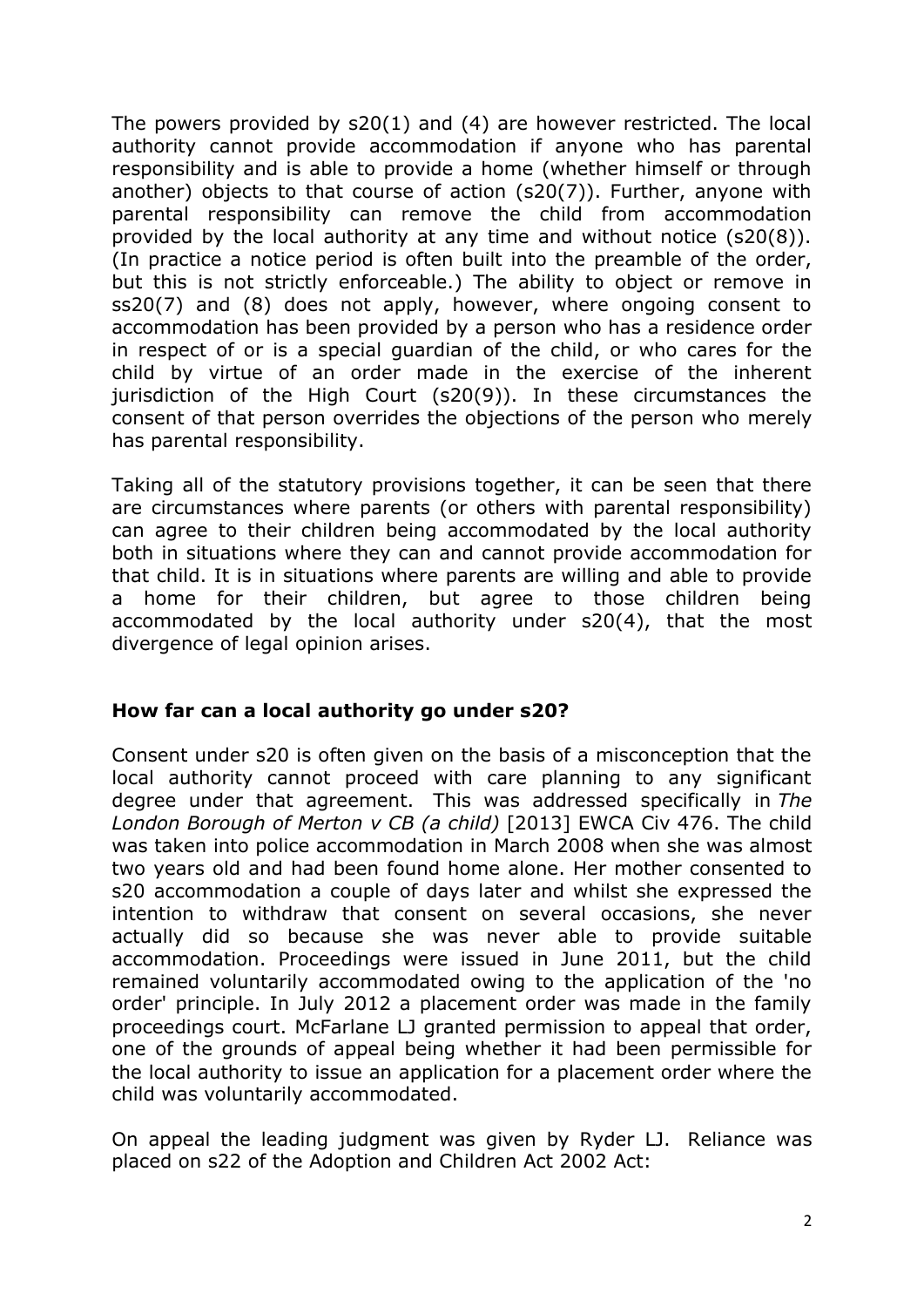"22 Applications for placement orders

(1) A local authority must apply to the court for a placement order if-

(a) the child is placed for adoption by them or is being provided with accommodation by them,

(b) no adoption agency is authorised to place the child for adoption,

(c) the child has no parent or guardian or the authority consider that the conditions in section 31(2) of the 1989 Act are met, and

(d) the authority are satisfied that the child ought to be placed for adoption.

(2) If-

(a) an application has been made (and has not been disposed of) on which a care order might be made in respect of a child, or

(b) a child is subject to a care order and the appropriate local authority are not authorised to place the child for adoption,

the appropriate local authority must apply to the court for a placement order if they are satisfied that the child ought to be placed for adoption".

Therefore, where a child is accommodated under s20, and the local authority are satisfied both that the s31(2) threshold has been met and that the child should be placed for adoption, then it must apply for a placement order by virtue of s22(1). In the circumstances of this case, the local authority, having issued an application for a care order and being satisfied that the child should be placed for adoption, was also bound to apply for a placement order under s22(2).

The appeal was dismissed on the basis of the statutory requirement to make the application as set out above. Nowhere is it suggested that the ability of the local authority to undertake preparatory planning for the child should be curtailed because of the lack of an order.

Therefore, consent to s20 should only be given or continued in the knowledge that such consent allows the local authority to present the case to the Agency Decision Maker and then take it to a final care and placement order hearing.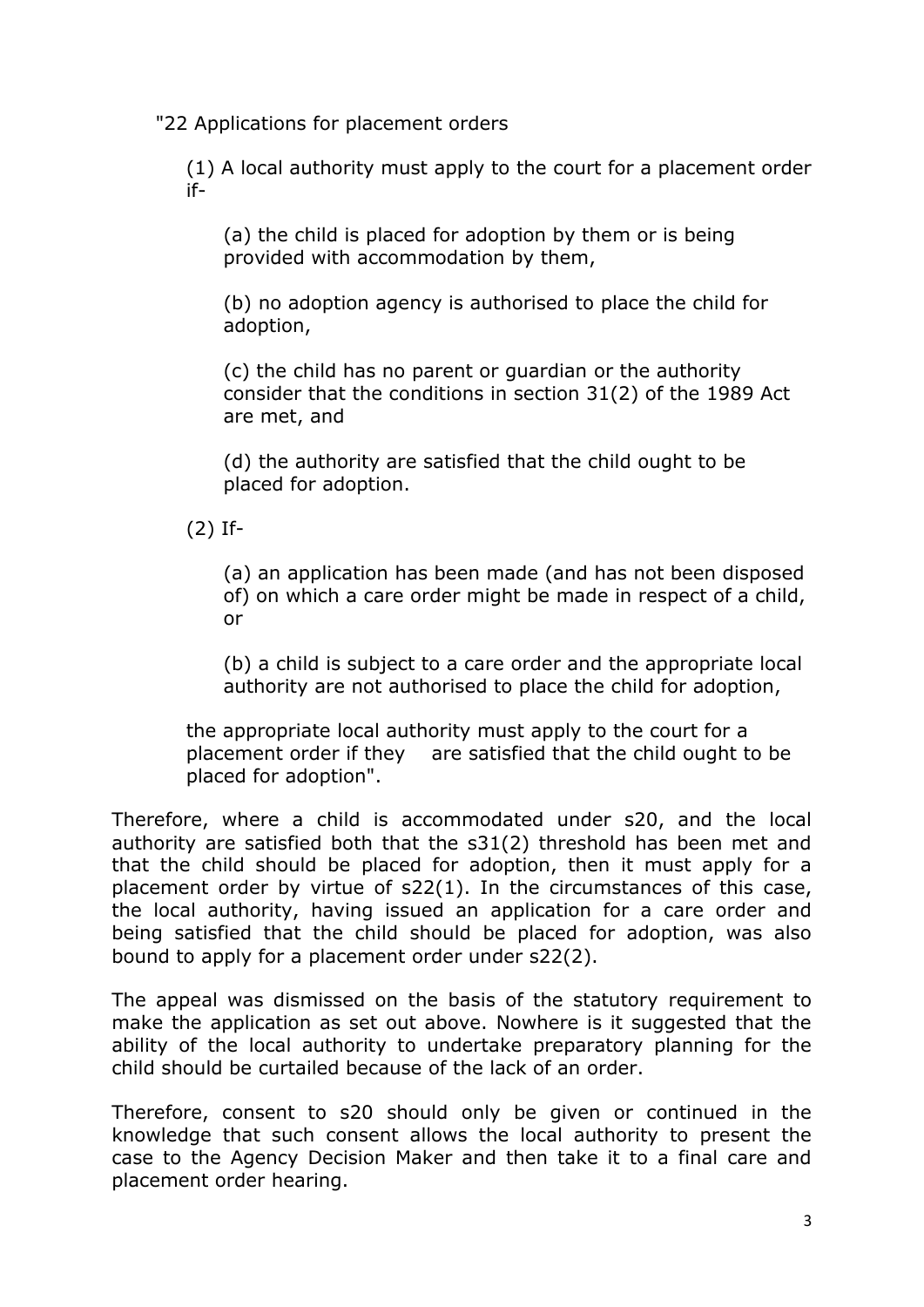# **Common uses of section 20**

Practitioners will be aware that s20 is often used as a short term solution when a matter is first listed for hearing and there is insufficient time for a contested application for an interim care order to be heard. In a similar way, when a situation arises unexpectedly (for example a premature birth or an injury) s20 is often used outside of the court arena to allow the child to be looked after by the local authority until proceedings are issued and an interim care order hearing can take place.

But is s20 being used for longer periods of time, and in situations in which it is not appropriate? There is no statutory or judicial guidance as to the use of s20 in general terms, but comments have been made and situation specific guidance has been given in several cases.

# **Removal shortly after birth**

In *Coventry City Council v C, B, CA, CH* [2012] EWHC 2190 (Fam) a child was removed from her mother under a s20 agreement made on the day of her birth. The pre-birth plan had allowed for the child to remain with her mother for a couple of days. The mother had suffered dreadfully during the birth to the extent that she needed life-saving surgery, and at the time of signing the s20 agreement she was receiving morphine. The mother was never told by social workers that if she refused consent her child would remain with her in the safety of the hospital for a few more days, nor was she told that the local authority would oppose any return of the child to her care. She was not encouraged to speak to her solicitor. Perhaps unsurprisingly the local authority resolved the mother's claim under section 7 of the Human Rights Act 1998 on the first day of the hearing, agreeing in a preamble that a s20 agreement should not have been sought on the day that it was and that removal was in any event not a proportionate response to the risks that existed at that time.

Hedley J observed that s20 should only be used in good faith. It should not be used to exert force on the parent, it should be suggested only where the parent clearly has the mental capacity to give consent, and it should never be used to achieve accommodation when the local authority knows, believes or suspects that an interim care order would not be made. The remainder of the judgment then deals with the specific situation of post-birth accommodation. Hedley J comments that s20 can be properly used as a longer term solution when the mother has always intended that the child be placed for adoption, where the parents have consistently expressed their consent to accommodation, and where the parents have sought such accommodation because of their own circumstances. Most helpfully for practitioners, Hedley J then provides a set of guidelines for social workers seeking s20 consent immediately after birth. Those guidelines have been specifically approved by the then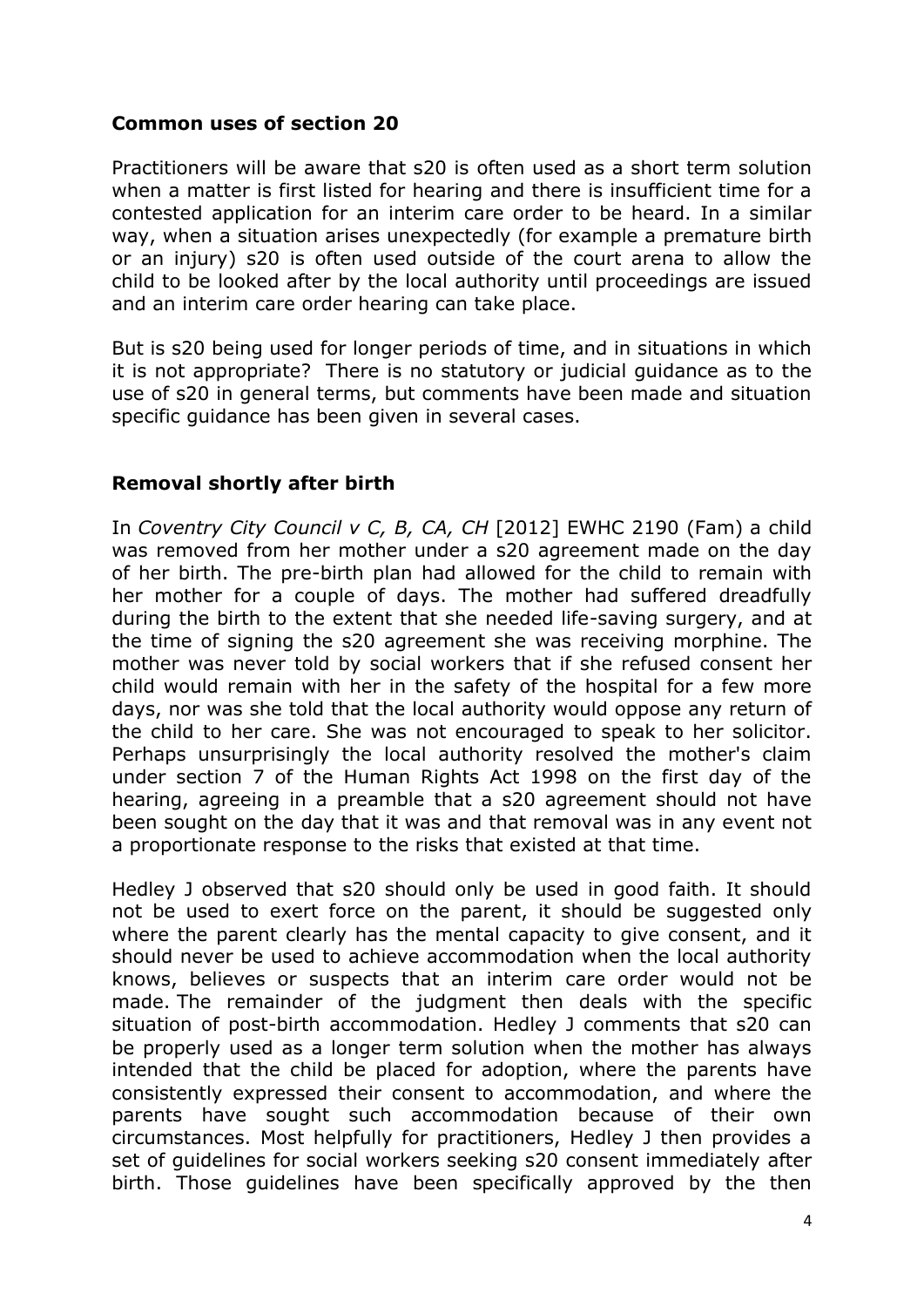President, Sir Nicholas Wall. The guidelines are at paragraph 46 of the judgment and are intended to apply to those cases which are likely to result in proceedings (i.e. not those cases identified above when s20 can be properly used in the longer term):

"i) Every parent has the right, if capacitous, to exercise their parental responsibility to consent under Section 20 to have their child accommodated by the local authority and every local authority has power under Section 20(4) so to accommodate provided that it is consistent with the welfare of the child.

ii) Every social worker obtaining such a consent is under a personal duty (the outcome of which may not be dictated to them by others) to be satisfied that the person giving the consent does not lack the capacity to do so.

iii) In taking any such consent the social worker must actively address the issue of capacity and take into account all the circumstances prevailing at the time and consider the questions raised by Section 3 of the 2005 Act, and in particular the mother's capacity at that time to use and weigh all the relevant information.

iv) If the social worker has doubts about capacity no further attempt should be made to obtain consent on that occasion and advice should be sought from the social work team leader or management.

v) If the social worker is satisfied that the person whose consent is sought does not lack capacity, the social worker must be satisfied that the consent is fully informed:

a) Does the parent fully understand the consequences of giving such a consent?

b) Does the parent fully appreciate the range of choice available and the consequences of refusal as well as giving consent?

c) Is the parent in possession of all the facts and issues material to the giving of consent?

vi) If not satisfied that the answers to  $a$ ) – c) above are all 'yes', no further attempt should be made to obtain consent on that occasion and advice should be sought as above and the social work team should further consider taking legal advice if thought necessary.

vii) If the social worker is satisfied that the consent is fully informed then it is necessary to be further satisfied that the giving of such consent and the subsequent removal is both fair and proportionate.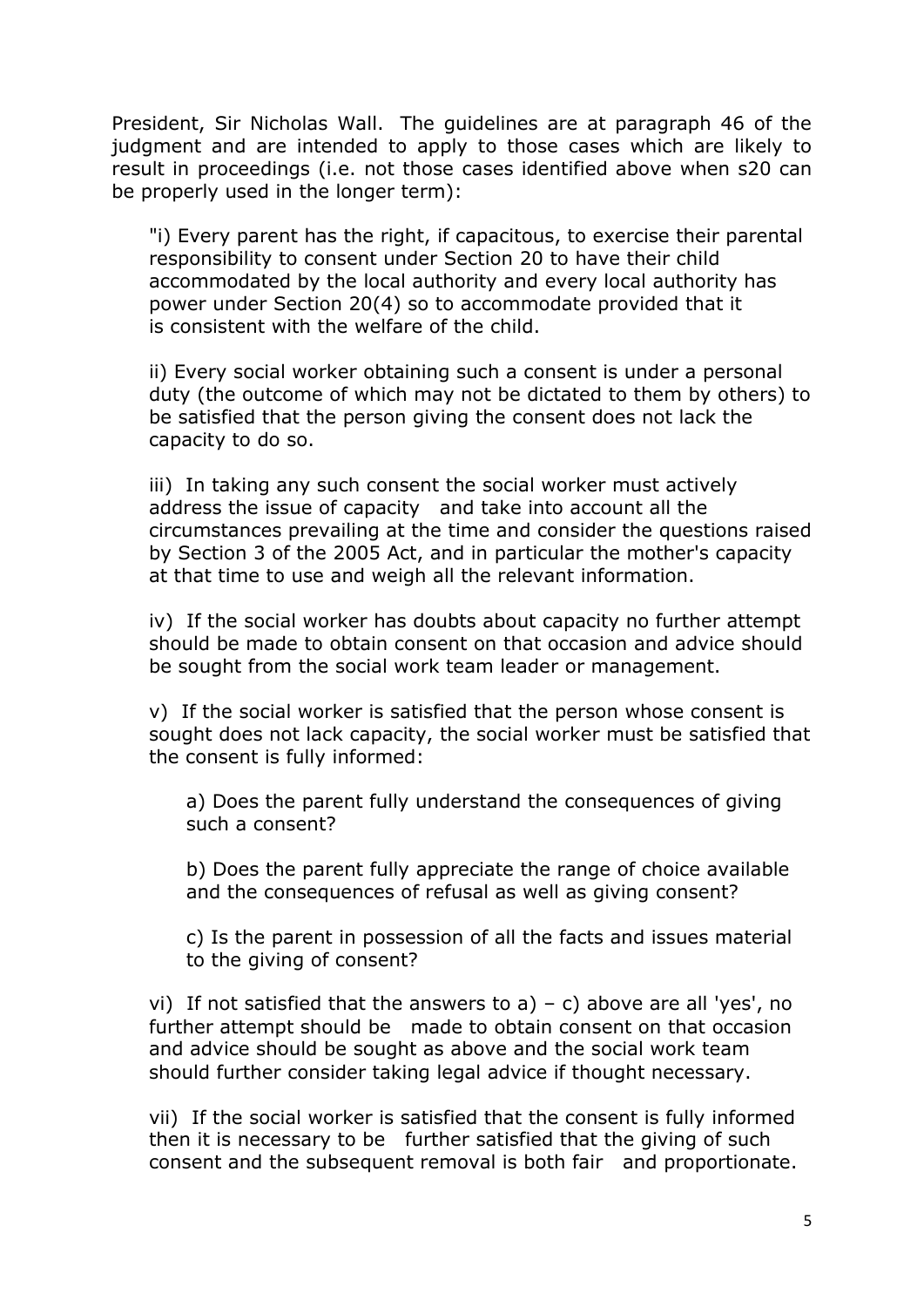viii) In considering that it may be necessary to ask:

a) what is the current physical and psychological state of the parent?

b) If they have a solicitor, have they been encouraged to seek legal advice and/or advice from family or friends?

c) Is it necessary for the safety of the child for her to be removed at this time?

d) Would it be fairer in this case for this matter to be the subject of a court order rather than an agreement?

ix) If having done all this and, if necessary, having taken further advice (as above and including where necessary legal advice), the social worker then considers that a fully informed consent has been received from a capacitous mother in circumstances where removal is necessary and proportionate, consent may be acted upon.

x) In the light of the foregoing, local authorities may want to approach with great care the obtaining of Section 20 agreements from mothers in the aftermath of birth, especially where there is no immediate danger to the child and where probably no order would be made."

In summary, the social worker dealing with the obtaining of consent has a personal duty to ensure that the mother has capacity to give fully informed consent, and must actively address that question in the decision making process. The removal must be fair, proportionate and necessary to ensure the safety of the child and much caution should be exercised in dealing with consents given in the aftermath of birth.

### **Section 20 where factual issues are to be determined**

Lord Justice McFarlane addressed the issue of delay in *In the Matter of U (a child)* [2013] EWCA Civ 1022. In that case, a child aged almost 2 had been accommodated under s20 when unexplained bruising had been discovered in August 2012. Unfortunately, the local authority did not then issue proceedings until the mother stated in April 2013 that she would withdraw her agreement to s20. The concern raised by McFarlane LJ was that since a finding of fact hearing was obviously going to be required to determine the causation of the bruises and to make any other ancillary findings, the timetabling of that hearing and the evidence required for it had been needlessly delayed for the entirety of the period of accommodation prior to the issue of proceedings (ie 8 months). To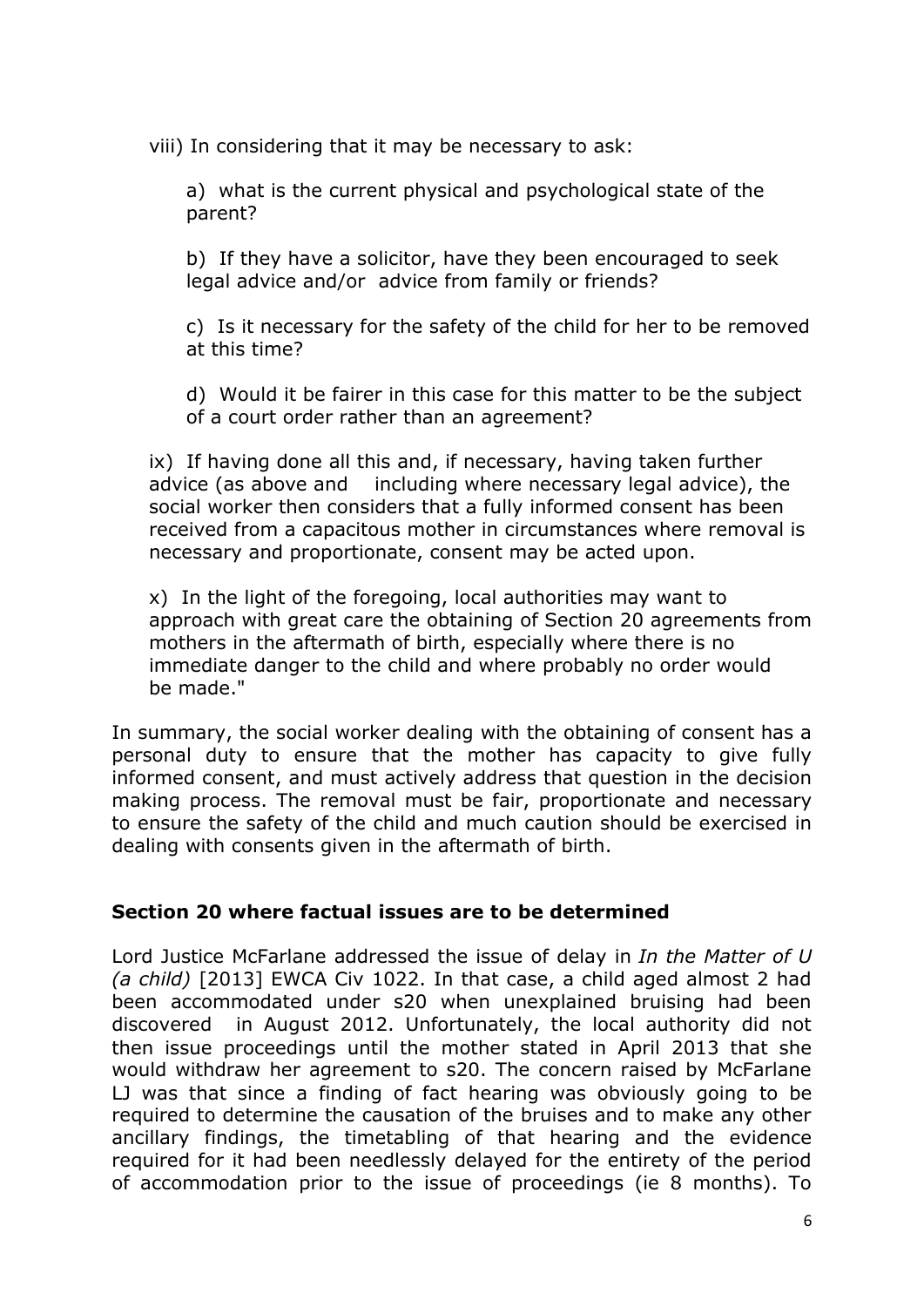compound matters, a sibling had been born within that 8 month period, the planning for whom would also be affected by the delay. In short, the guidance from McFarlane LJ seems to be that where s20 is used but proceedings will obviously be required to determine a disputed fact, then there should be no delay in issuing those proceedings.

A similar situation occurred in *Medway Council v Mother & Ors* [2014] EWHC 308 (Fam). A child, aged 8 weeks, had sustained a serious head injury which resulted in subdural haematomas and retinal haemorrhages. The injuries were only detected some weeks after their being sustained because of significant swelling to the head. There was a differential diagnosis to include a possibility that the child had been shaken, and a number of CT and MRI scans and retinal examinations were planned to assist in determining the exact nature and causation of the injuries. Whilst the results of those examinations were awaited the local authority relied on the s20 consent given by both parents and did not initiate proceedings. The investigations and the resultant disclosure of results took far longer than expected and the local authority did not issue proceedings for 12 weeks, during which time the baby had been released from the hospital into the care of local authority foster carers. When the case came before Theis J for a finding of fact hearing some nine months after the injuries were first detected in hospital, the local authority applied to withdraw its application for a care order on day five of that hearing as the burden of proof could not be discharged to the requisite standard. On granting leave for the application to be withdrawn, Theis J took the opportunity to make observations about delay in issuing proceedings:

1. Until the local authority issued proceedings the parents did not have access to effective legal advice, and there was no mechanism for their being involved in further medical investigations.

2. Where there is a differential diagnosis it is important to await the results of CT, MRI and eye examinations, but if the local authority still maintain their allegation of shaking in the light of those results, serious consideration should be given to issuing proceedings promptly.

3. Once proceedings have been issued the court is in a position to manage the timetable of the case generally as well as any further medical investigations to be undertaken. In the instant case further delay was occasioned because full disclosure was not made to the local authority despite repeated requests.

4. Great caution was urged regarding the use of s20 where complex medical evidence may become involved. Parents may feel that they have to agree to s20 in order that they are seen to cooperate and they may have little or no access to legal advice.